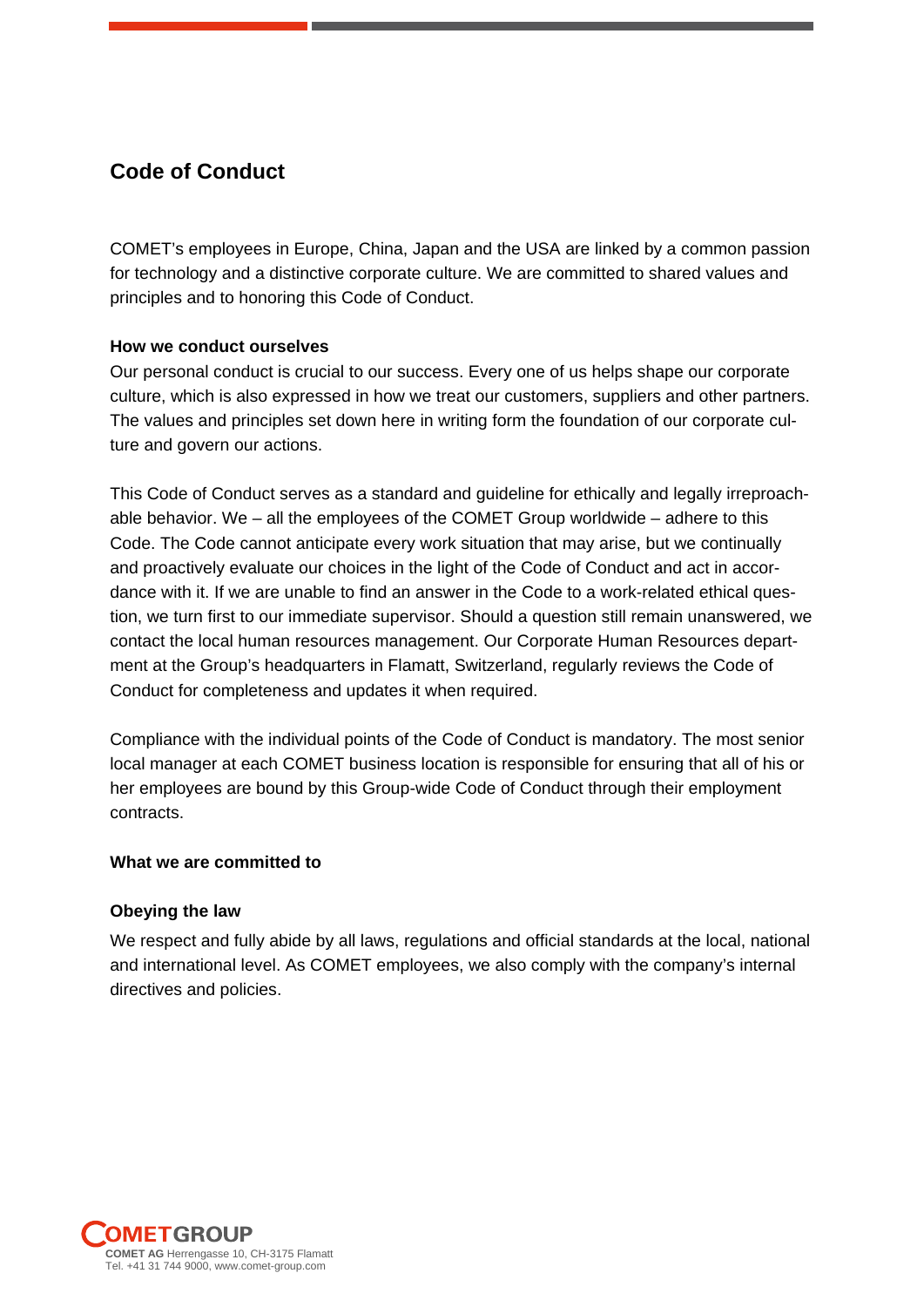## **Maintaining an alert conscience**

We consciously strive to live up to our responsibilities under the Code of Conduct, and regularly bring the Code to mind in order to act ethically in every situation.

# **Monitoring and control**

The company's internal audit function regularly scrutinizes all organizational units of the COMET Group.

Anyone who suspects or becomes aware of a breach of ethics guidelines and principles should report it. The person to go to is usually our immediate supervisor, who is always required to treat the report as confidential. We are also welcome to contact our local Human Resources Management office. COMET does not permit retaliation of any kind (such as harassment or discrimination) for good-faith reports of suspected or actual violations.

# **Communication**

We communicate openly and honestly. This is essential to the trust on which our working relationships both inside and outside the company are built. Our Code of Conduct is published on the intranet and the internet. It is important to us that our investors, customers, suppliers and other partners know how we at COMET define ethically correct business conduct, and what they can expect from us as a company.

### **An attractive employer**

COMET is very serious about its responsibility and reputation as an attractive employer. By putting into daily practice the shared values and principles of our corporate culture, we can inspire – and be inspired – by example. Our culture puts us ahead both personally and as a company, and is an important pillar of our lasting success.

# **Protection from discrimination**

COMET is strongly committed to providing equal opportunity in every aspect of employment. Illegal discrimination against employees by the company or by other employees on the basis of nationality, ethnic origin, religion, sex, age, sexual orientation or of any other protected class is strictly prohibited. We also categorically reject child labor and forced labor of any kind.

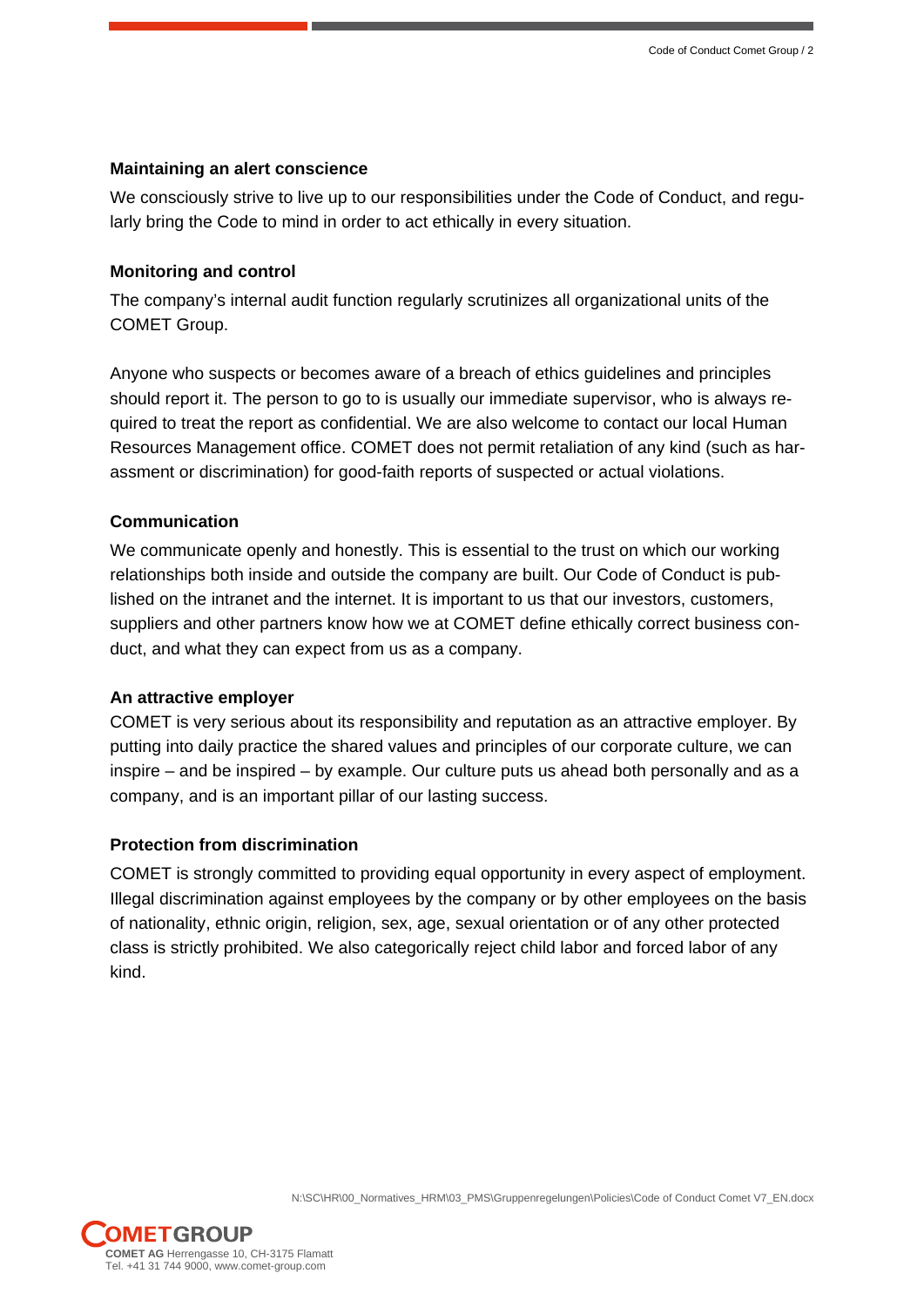#### **Respect for other employees**

We treat each other respectfully and without prejudice. Sexual harassment, bullying (including "mobbing", or bullying by a group) and other forms of abuse have no place in our corporate culture. We report any incidents that may occur – whether as victims or witnesses.

#### **Health and safety at work**

The organizational units of the COMET Group, and we ourselves as employees, are responsible for health and safety in the workplace. We all follow the applicable laws and safety standards. Deficiencies or violations are promptly reported so that they can be remedied as soon as possible and recurrences prevented. We constantly seek to make further improvements in workplace safety and health.

Routine medical screening (for early detection of illness) and preventive medicine – above all for pregnant women and young people – are important to the COMET Group. Health and safety are recurring themes in training and development courses. Everyone at COMET should feel good – both physically and mentally – in their workplace and work environment. In difficult situations, such as a personal crisis, we can count on the best possible counsel and support.

### **Pay and staff development**

Pay at COMET is competitive with market rates. It is not based on gender but on responsibilities and performance.

As employees, we have the opportunity for professional and personal growth and the freedom to help shape the company's structures and processes.

#### **Acting with integrity**

It goes without saying that integrity of conduct is at the root of our corporate culture. What we mean by integrity is described more closely in our statement of Values and Principles. We are guided by this standard on a daily basis – in working with our colleagues and in our relations with investors, customers, suppliers and partners.

# **Appropriate use of information technology**

In our use of e-mail, the internet and other information technology, we follow COMET's internal policies and directives. These provide clear and binding guidance.

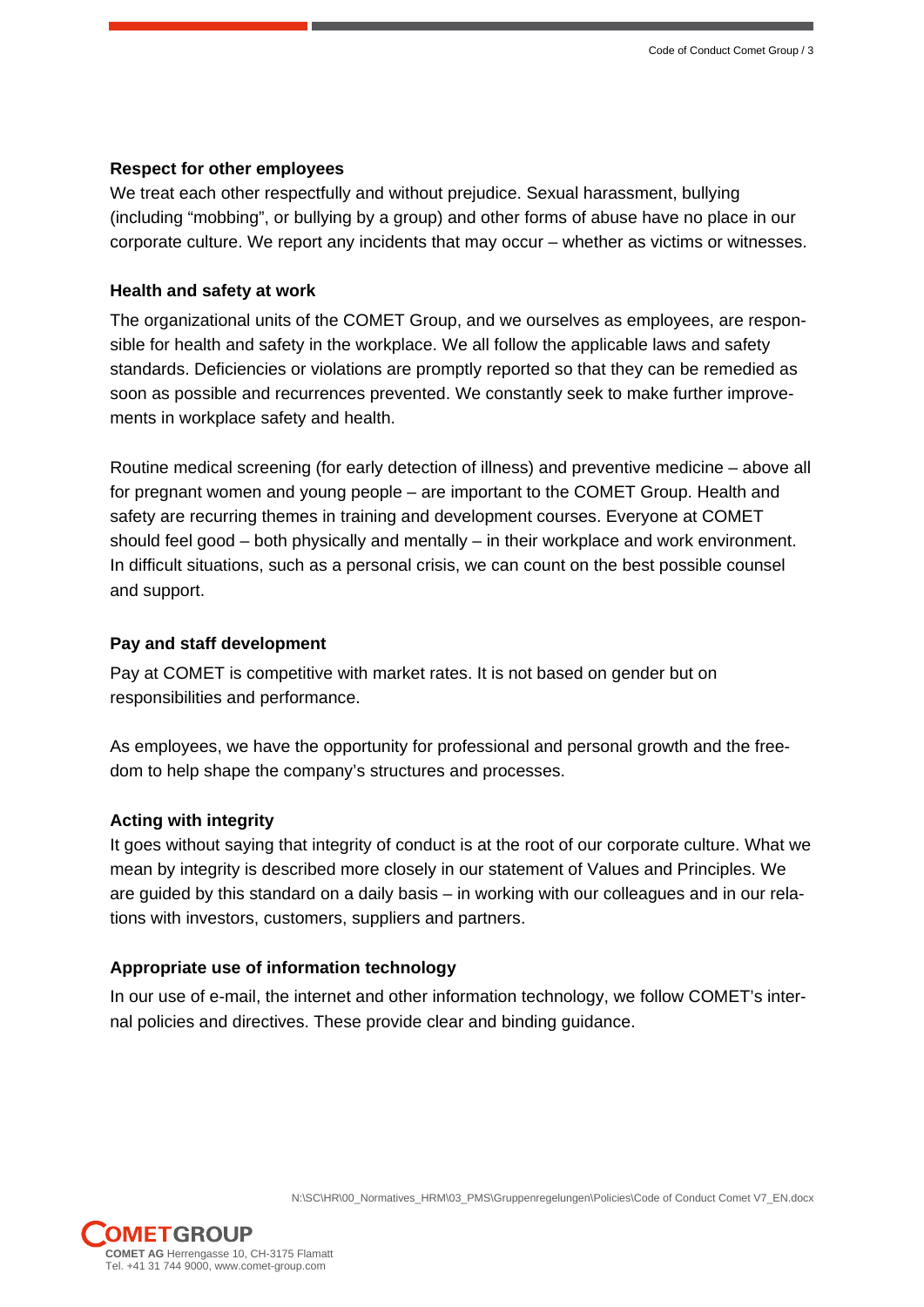### **Data protection and confidentiality**

Confidential information is treated with care. We do not reveal trade secrets to unauthorized persons, even when we are no longer employed by the company.

We honor the obligations under our employment contracts.

We adhere to the statutory requirements that apply to us as a company listed on the stock exchange. We do not use confidential information as a basis for trading in securities of our own company or of other firms. As well, we do not pass such information to other persons, within the company or outside it.

## **Conflicts of interest**

As COMET employees we are part of a greater whole and we therefore put the good of the company before our personal gain. We make decisions on an objective basis, and avoid situations where personal interests could come into conflict with those of the COMET Group. We never accept or give gifts of money. We also do not accept or give gifts in kind that exceed a reasonable value.

# **Charitable donations and sponsorships**

As a company, we do not make donations to political parties, political organizations or individuals who hold political office. However, we support non-political and not-for-profit institutions (for example, those working for social and environmental causes) with appropriate donations in cash or in kind.

### **Anti-corruption**

We do not tolerate bribery and we are committed to the highest standards in fighting corruption. In auditing our production plants and sales subsidiaries, our internal audit function also watches for signs of corruption. In countries rated by Transparency International as having an elevated risk of corruption, companies are audited particularly thoroughly.

### **Environmental protection**

COMET trains and sensitizes its staff worldwide with respect to environmental protection, and also involves customers, suppliers and other stakeholders in this process. Only together can we do justice to our responsibility for the planet and keep our environment a good place to live. We reject any ruthless striving for profit at the expense of the environment, and instead seek a balance between financial, environmental and social objectives.